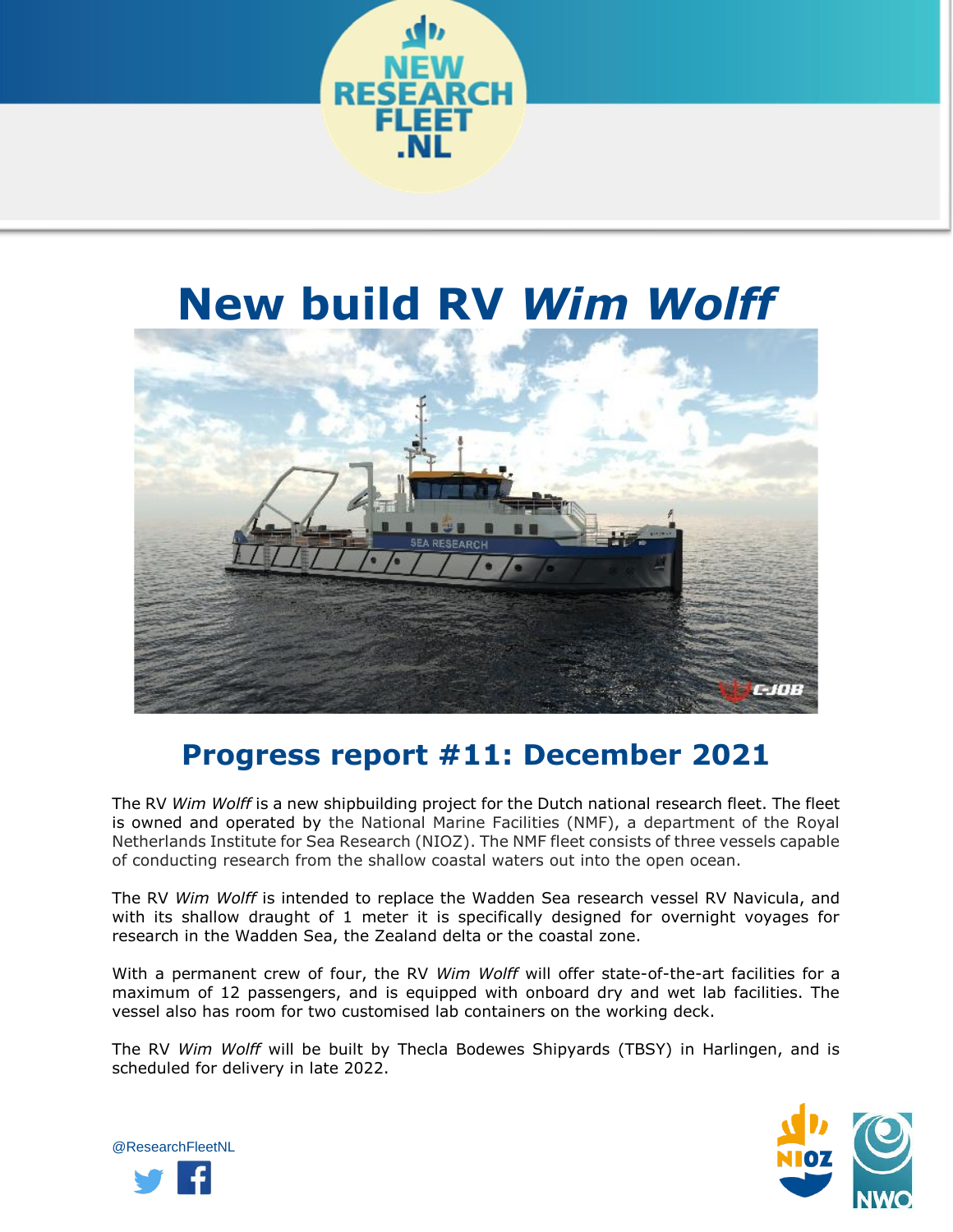

## **Hull construction**

Thecla Bodewes Shipyards (TBSY) has contracted with specialist aluminium shipbuilders for the construction of the aluminium hull of the RV *Wim Wolff*. Due to the size of the RV *Wim Wolff*, the hull has been assembled in individual sections, which will be joined together at a centralised location.

TBSY has contracted with three shipbuilders in the region for the construction of the various hull sections: N. Dijkstra Metaalbewerking in Harlingen, KB Alubouw in Makkum and Alubouw Fryslan in Franeker.

Contracting with several builders for the individual sections and joining them together at N. Dijkstra can reduce the total construction time, which makes it possible to keep to the original schedule.



The hull is divided into around 20 sections with a maximum length of 6 meters. The wheelhouse and three other sections will be built by Alubouw Fryslan. KB Alubouw will build three sections, and the remaining 12 will be assembled by N. Dijkstra.

Current state of affairs in late December: N. Dijkstra: 1 section almost complete, 1 section under construction;

| <b>KB Alubouw:</b> | 1 section complete, | 2 sections under construction;                           |
|--------------------|---------------------|----------------------------------------------------------|
| Alubouw Fryslan:   |                     | 1 section almost complete, 2 section under construction. |